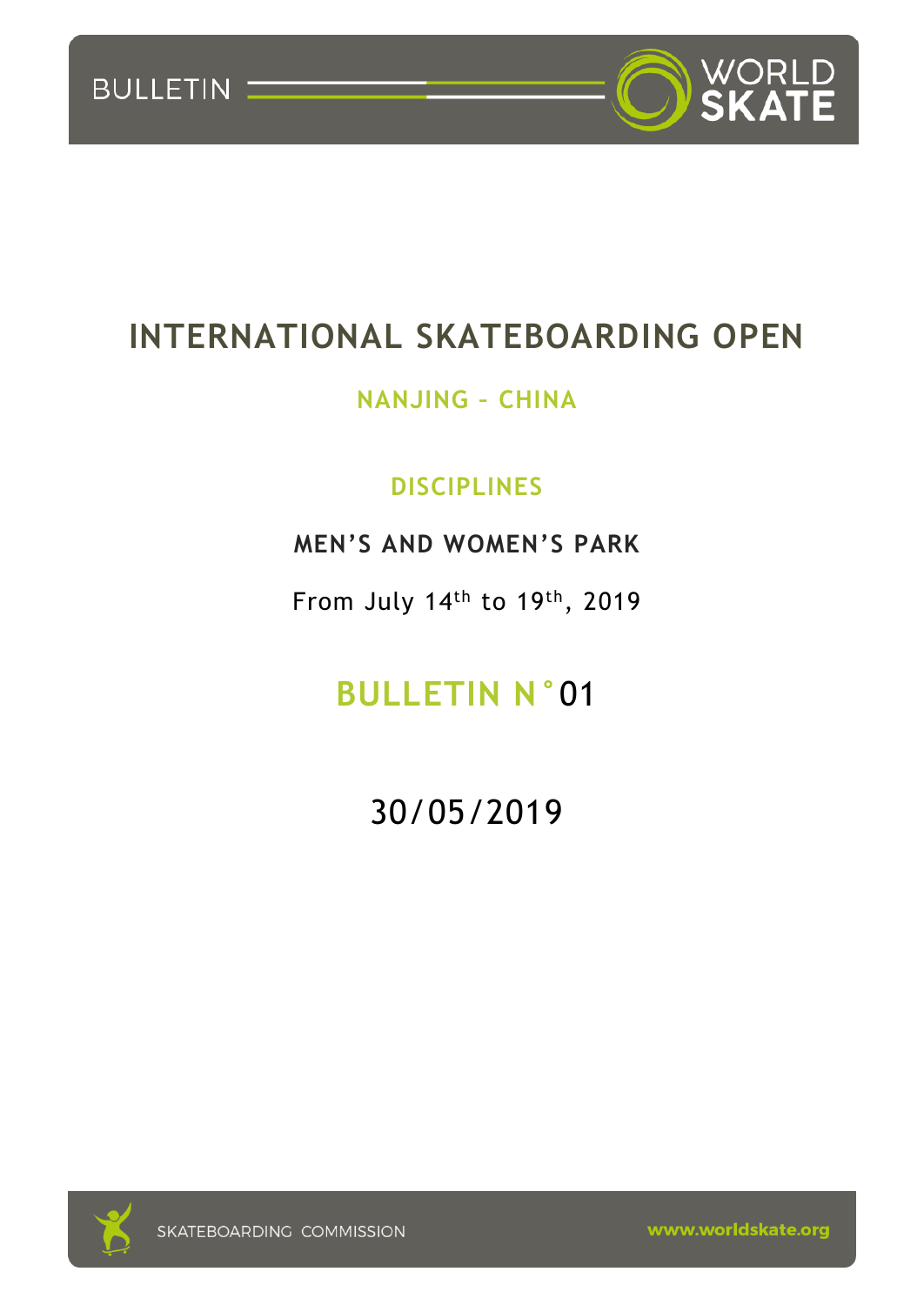# **INTERNATIONAL SKATEBOARDING OPEN – NANJING, CHINA**

After premiering in USA, the Olympic qualification season for Park Skateboarding is back to Nanjing, China, which has already been home to the Park World Championships 2018.

World Skate is proud to announce a 5 Star tier event to be hosted at the Fish Mouth Skatepark.

### **VENUE**

The competition will take place at:

**Fish Mouth Skatepark** Xin He Road, Jianye District, Nanjing, Jiangsu Province, China GPS: 31.981340,118.677376

## **SEEDING STRUCTURE**

#### OPEN QUALIFIER

The Qualifier round is open to a country quota of 3 men registered by World Skate recognized National Governing Body and Event Wildcard holder athletes. A minimum of 10 best athletes from the Qualifier round advance to the Quarter Final

#### QUARTER FINAL SEEDING

The top 15 skaters from the World Skateboarding Ranking not already pre-seeded in the Semi Final, will be pre-seeded in the Quarter Final competition round. Skaters holding a event wild card for the Quarter Final will also be pre-seeded in this competition round. The best 12 athletes from the Quarter Final round advance to the Semi Final

#### SEMI FINAL SEEDING

The top 12 skaters from the last World Championship will be pre-seeded in the Semi Final competition round. The best 8 athletes of the Semi Final advance to the Final.

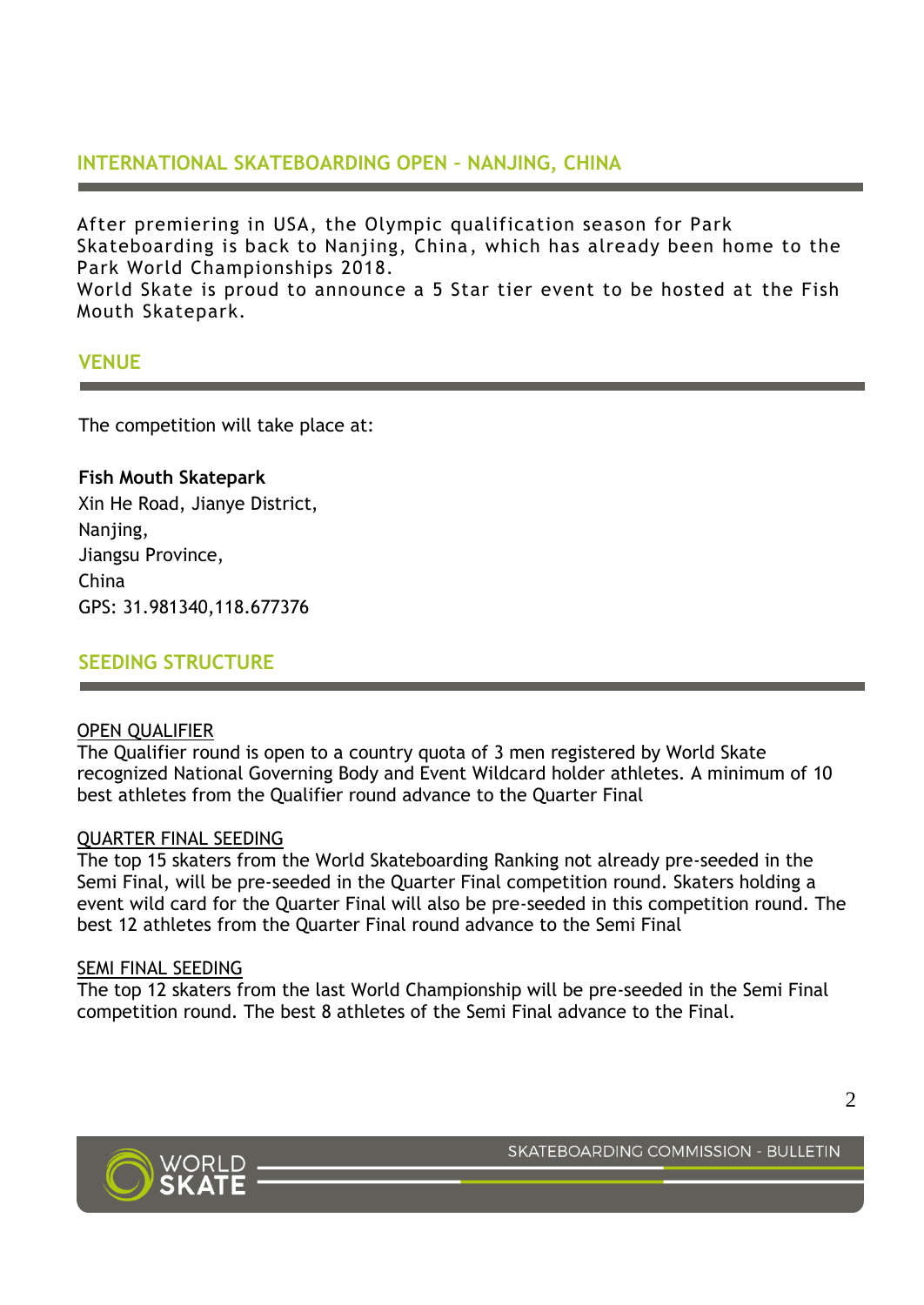Pre-seeded skaters are exempted from registration fee payment and will be automatically registered by World Skate, with no need for National Federation to take any action. Preseeded skaters are required to check in at the competition registration desk 24 hours before the competition phase they are pre seeded in starts. In case of no-show or injuries, Skaters supposed to compete in Quarter Final and in Semi Final will be replaced with next ranked skater from the previous round of the competition. In case of No-Show or injury occurred to skaters supposed to competing the Final, no replacement will be done.

When determining pre-seeding spots, WSR status will be referenced as of 30 days before the competition's qualifier round starts.

# **COUNTRY QUOTA**

National Federations are allowed to register 3 Skaters per Gender. Pre-seeded skaters will not count against the Country Quota.

## **ENTRY FEE**

Each participating athlete will pay the following fee: **200 USD**

Fees must be paid without additional bank expenses (free of charge) to World Skate at the following bank account:

BENEFICIARY: WORLD SKATE BANK: UBS Lausanne BANK ADDRESS: Place Saint-François, 16, 1003 Lausanne, Switzerland BANK ACCOUNT: 0243-186105.61M IBAN: CH580024324318610561M SWIFT/BIC: UBSWCHZH80A REASON OF PAYMENT (**mandatory**): ISO-Nanjing\_Athlete Surname and/or NF

## **INVITATION LETTER**

Regarding the request for the VISA, we invite you to check the Visa Application Form for Sport Events with the embassy of your Country.

Please be informed that due to the controls by the Chinese Embassies, the procedures to obtain the VISA could take long time, we suggest applying as soon as possible.

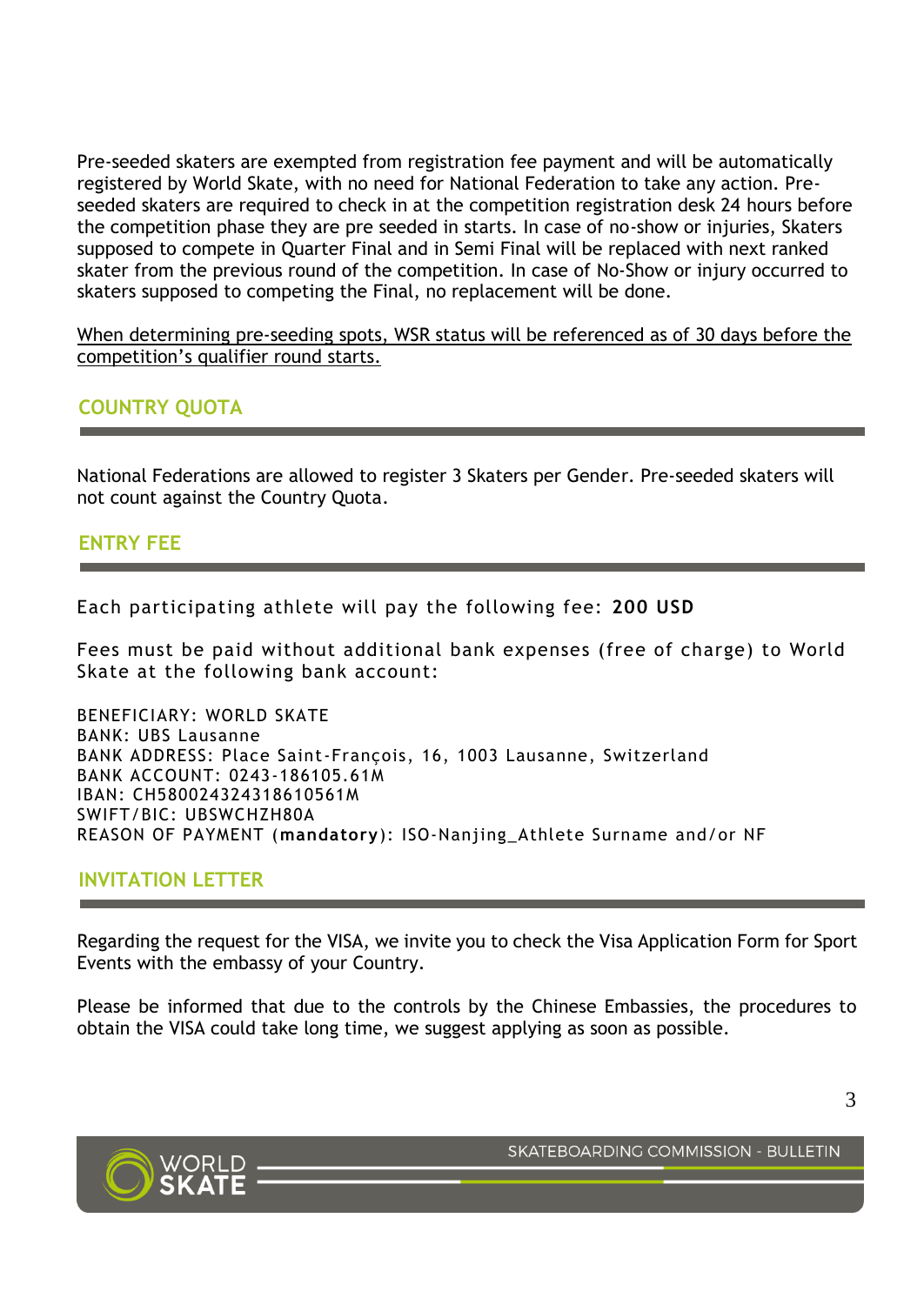Invitation letters can be requested when necessary, to the Local Organizing Committee by writing to the following address:

#### **chenlanke@skateboardchina.com**

Please note that invitation letters can only be issued upon completion of the registration on our Platform (when due).

# **OFFICIAL HOTEL**

Free shuttle connection will be granted between the official hotel and the competition Venue.

The Official Hotel recommended by the LOC is:

**Glarun Jinling Hotel Nanjing** Address: 8# Guorui Avenue (Guorui Road) Yuhuatai District Nanjing China Standard/Queen bed Room: **66 USD** per Night (including breakfast) Rate expiration date: **July 1st 2019**

To book your room please contact: Miss Pink Zhao at **[zhaojing@skateboardchina.com](mailto:zhaojing@skateboardchina.com)**

## **PROVISIONAL SCHEDULE**

- 14<sup>th</sup> July Official practice 15th July - Official practice 16<sup>th</sup> July - Official practice 17<sup>th</sup> July - Open Qualifier (male and female) 18<sup>th</sup> July - Quarter Final (male and female)
- 19<sup>th</sup> July Semi Final & Final (male and female)

# **REGISTRATION**

The registration for the ISO: International Skateboarding Open of Park– Nanjing, will be through the official online World Skate Sports Entry Platform. You can download the User Guide by clicking [here.](https://platform.worldskate.org/web/files/World_Skate_Sports_Entry_Platform_User_Guide.pdf)



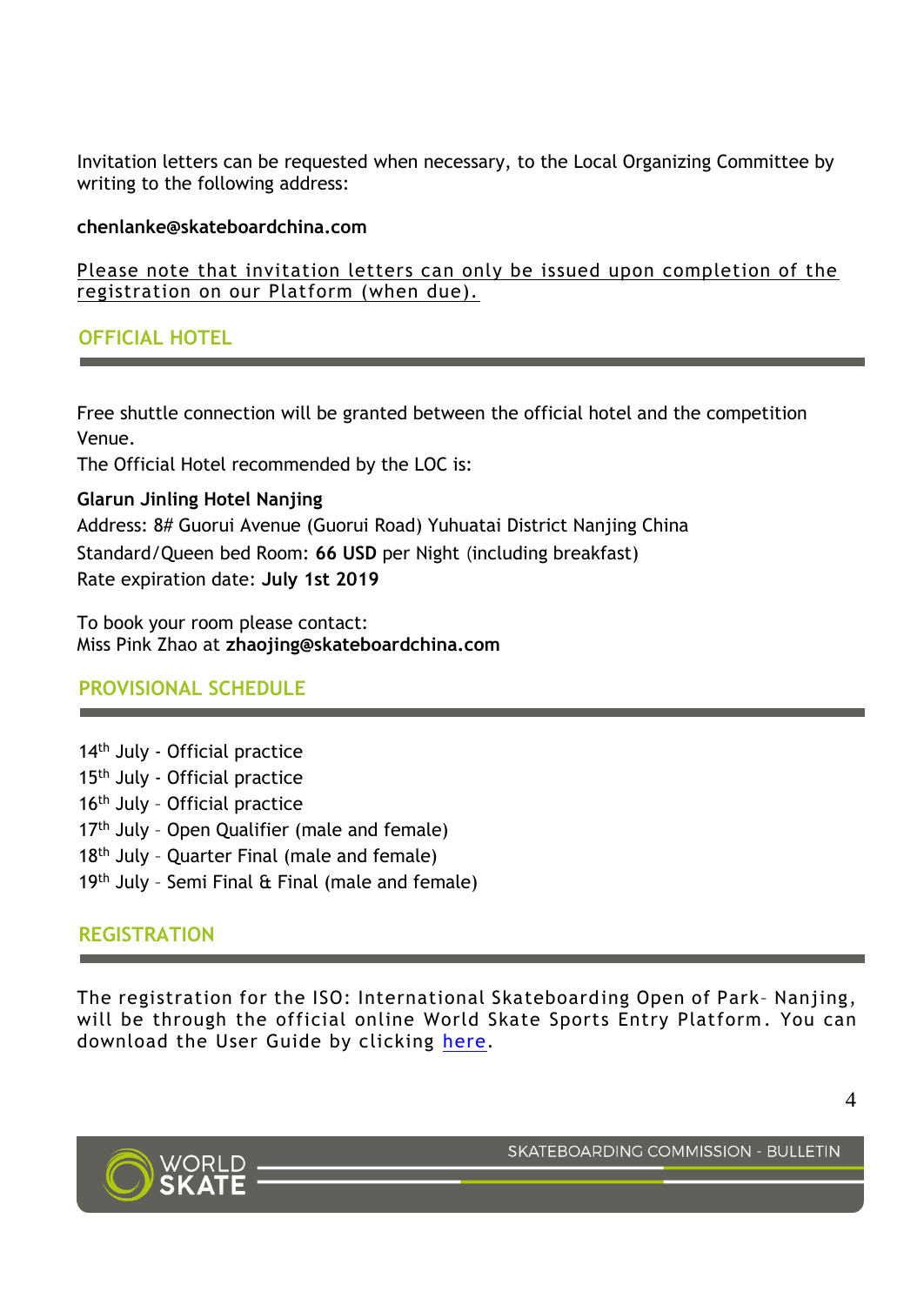You can access the Platform through the following link: <http://platform.worldskate.org/web/>

Platform Opening date: **May 31 st at 00.00am** Platform Closing date: **June 23rd at 11.59pm**

Your user name and password are the same that were provided last year, in case you lost them or for any further information or request do not hesitate to contact us at [platform@worldskate.org](mailto:platform@worldskate.org)

**ANTI-DOPING**

The anti-doping control will be carried out according to World Skate Medical Regulations and WADA Rules.

Anti–Doping forms will be required for both athletes and staff members. Same applies to pre-seeded riders.

Each of them shall fill out the Anti-Doping form online in the Anti-Doping section of World Skate Platform:<http://platform.worldskate.org/web/>

[Anti-Doping Form User Guideline](http://platform.worldskate.org/web/files/Anti-Doping%20Form%20User%20Guide.pdf)

Upon completion of the abovementioned procedure, National Federations will be enabled to register respective athletes and staff me mbers.

**OFFICIAL INFORMATION**

All the official event information will be available online at: <http://www.worldskate.org/skateboarding>

Do not hesitate to contact us at [sportsdepartment@worldskate.org](mailto:sportsdepartment@worldskate.org)

We look forward to seeing you all in Nanjing,